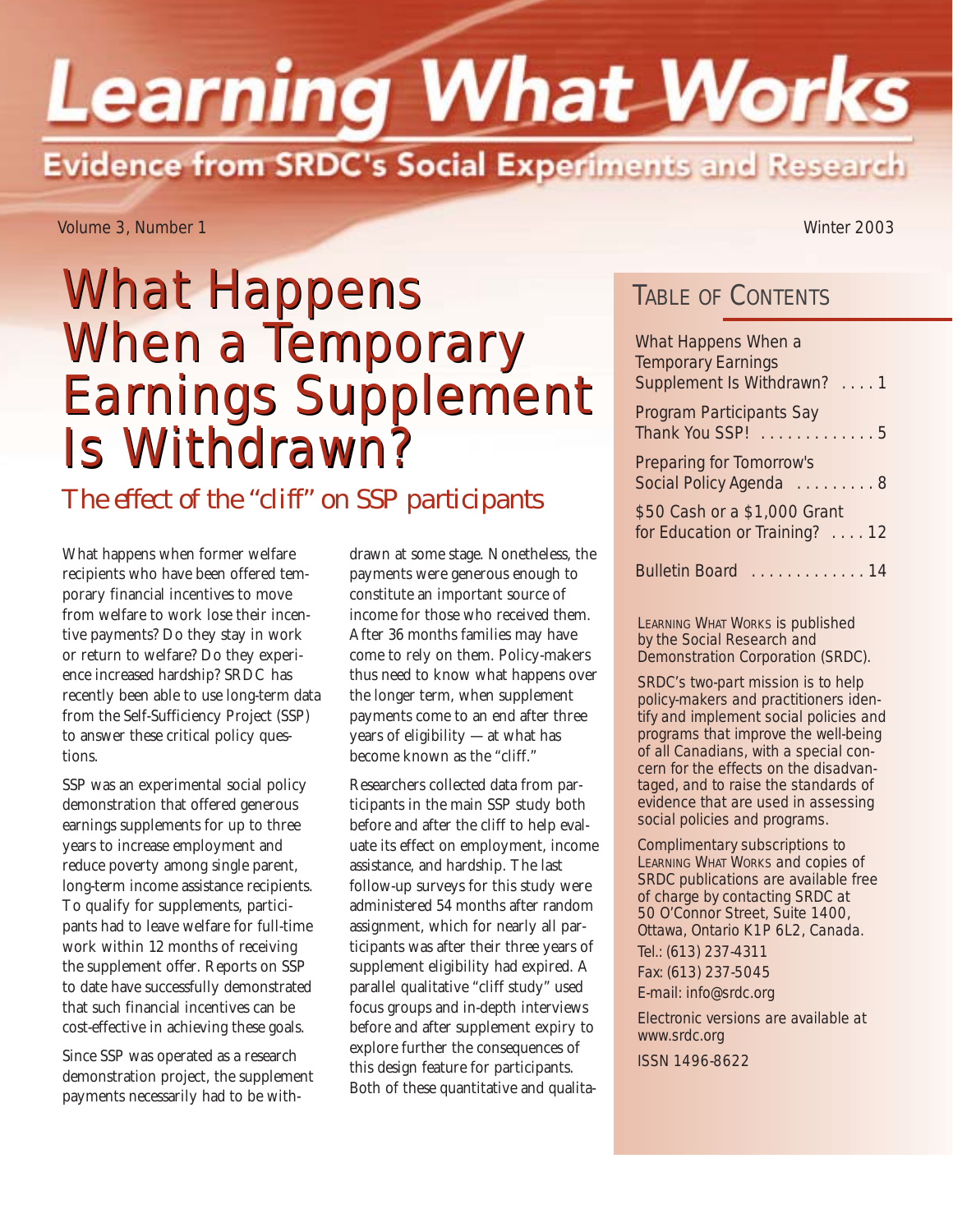### *Learning What Works*





tive data sources are used to analyze cliff effects in the recently published SRDC report *Making Work Pay: Final Report on the Self-Sufficiency Project for Long-Term Welfare Recipients.*

#### What is the "cliff" and who felt its effect?

The supplement was designed to give a temporary boost to income, conditional on employment, so there was no option in the design of SSP for supplements to be phased out gradually. The "cliff" refers to the full withdrawal of the SSP earnings supplement after 36 months of eligibility. The figure above illustrates the cliff. Around half of all those who ever took up the supplement — or "takers" — received a supplement in their 36th month following supplement

initiation. The figure shows the dramatic drop in receipt to virtually zero by Month 37.

From the figure, there appears to be no discernable fall in full-time employment among takers through the cliff. Although supplement receipt fell from 55 per cent to zero between months 36 and 38, full-time employment appears to have been stable through this period with little increase in welfare receipt. This suggests that the expiry of the supplement did not result in significant job loss for most takers, considered as a group. However, the cliff did not affect all takers to the same degree, as some relied more heavily on the supplement than others. Some had experienced consistent employment and were intensive supplement users leading up to the cliff.

Others, who lost their jobs earlier in the eligibility period and who could not receive supplements while they were not working, likely had employment patterns unrelated to supplement expiry.

To consider the effect of the cliff on those most vulnerable to supplement loss, and on outcomes like family economic well-being and hardship, the cliff analyses specifically identified intensive users who relied on the supplement in the period leading up to its expiry. One such group of intensive users, referred to as the "cliff sample," are those takers who received at least five supplement payments in the final six months of their eligibility period. This group makes up approximately 40 per cent of all supplement takers (about 15 per cent of all those offered supplements).

Although SSP was run as an experiment, with a program group offered earnings supplements compared with a randomly assigned control group not offered supplements, it is difficult to identify the comparable subgroup of likely intensive supplement users among the control group. Thus the cliff analysis using this subset of SSP program group members is, by necessity, non-experimental.

#### How important was the supplement, and its expiry, to SSP participants?

The extent to which the loss of supplement income may have affected supplement takers depends not only on the frequency and duration of supplement receipt, but also on the amount of supplement received relative to other income sources. How important was the supplement to takers in the context of their other income sources? How much did takers' incomes rise when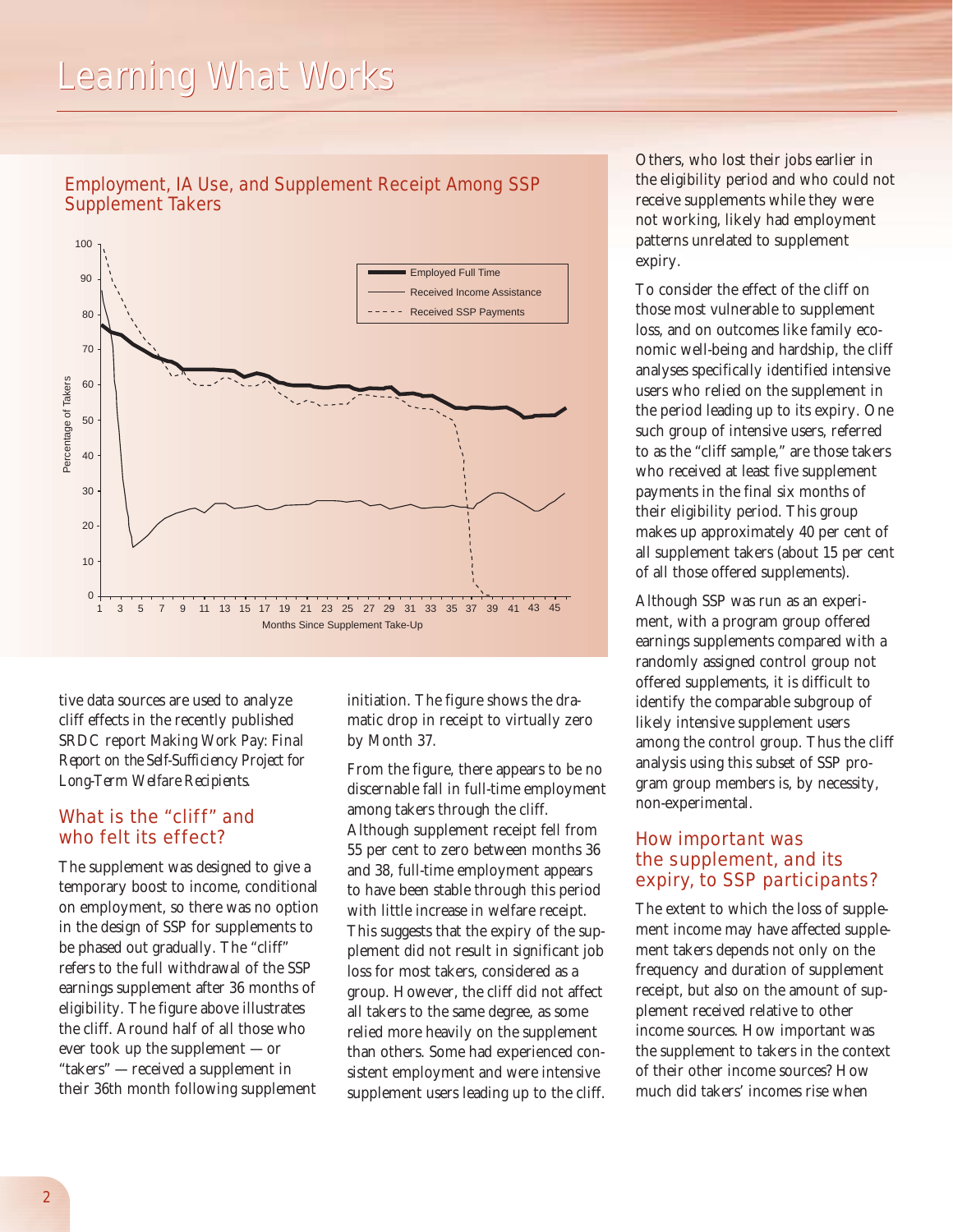supplements started, and how much did it fall after the supplements ended?

The figure at the right provides a breakdown of monthly after-tax income sources for intensive supplement users in the cliff sample. Results are presented for all four waves of SSP surveys, allowing the effect of supplementation to be viewed over time. At the time participants joined the study, the average after-tax income for all sample members was about the same, at approximately \$1,200 per month, with the primary source being income assistance. The change seen 18 months later captures the onset of the supplement (since participants were allowed to take up to a year to find a job and leave income assistance, supplement receipt could actually begin any time between Month 1 and Month 12). The change from 36 to 54 months covers, for nearly all sample members, the period when supplement entitlement expired.

The figure shows the importance of the supplement as an income source at the time that supplement entitlement began. It made up over 30 per cent of income (32 per cent at the 18-month interview and 33 per cent at the 36 month interview). Average monthly after-tax income increased by over a third — from \$1,204 to \$1,780 — from the baseline interview to the 18-month interview as earnings rose coincident with the commencement of the supplement. This level persisted at the 36 month interview (\$1,821). However, as supplement eligibility expired for most members, average after-tax income fell by \$361 at the 54-month survey to \$1,460 per month. Compared with all program group members or to the less intensive "non-cliff" supplement takers, this group who "experienced the cliff" had the largest relative drop in after-tax income — a substantial 20 per cent



#### Average Monthly After-Tax Income in the Six Months Prior to Interview — Cliff Sample

decrease following the end of the supplement. The final bar suggests that, to a degree, those who experienced the cliff compensated for supplement loss, a third of their pre-cliff income, with increases in other income sources. However, the effects of the resulting 20 per cent fall in after-tax income may not have been trivial.

#### Did participants expect and prepare for a decrease in income due to the "cliff"?

When the cliff sample members were asked, about a year before supplement expiry, whether they expected to be working and self-sufficient in a year's time, they almost unanimously said yes. Over 98 per cent felt they would be working and fewer than 3 per cent believed they would have to return to

welfare. Pre-cliff focus group discussions also revealed that many participants who were facing the loss of the supplement were reasonably confident of their self-sufficiency. Many attributed this confidence to financial and job security stemming from opportunities for wage growth or career advancement. Others mentioned personal security in the form of friends or family who could be called on in times of need. At the other extreme, there was a small but significant number of focus group participants who were worried about the end of the supplement. This group tended to lack feelings of financial security, stating their jobs were not secure or that they paid poorly with little hope of advancement. Others seemed to have little social capital to draw upon.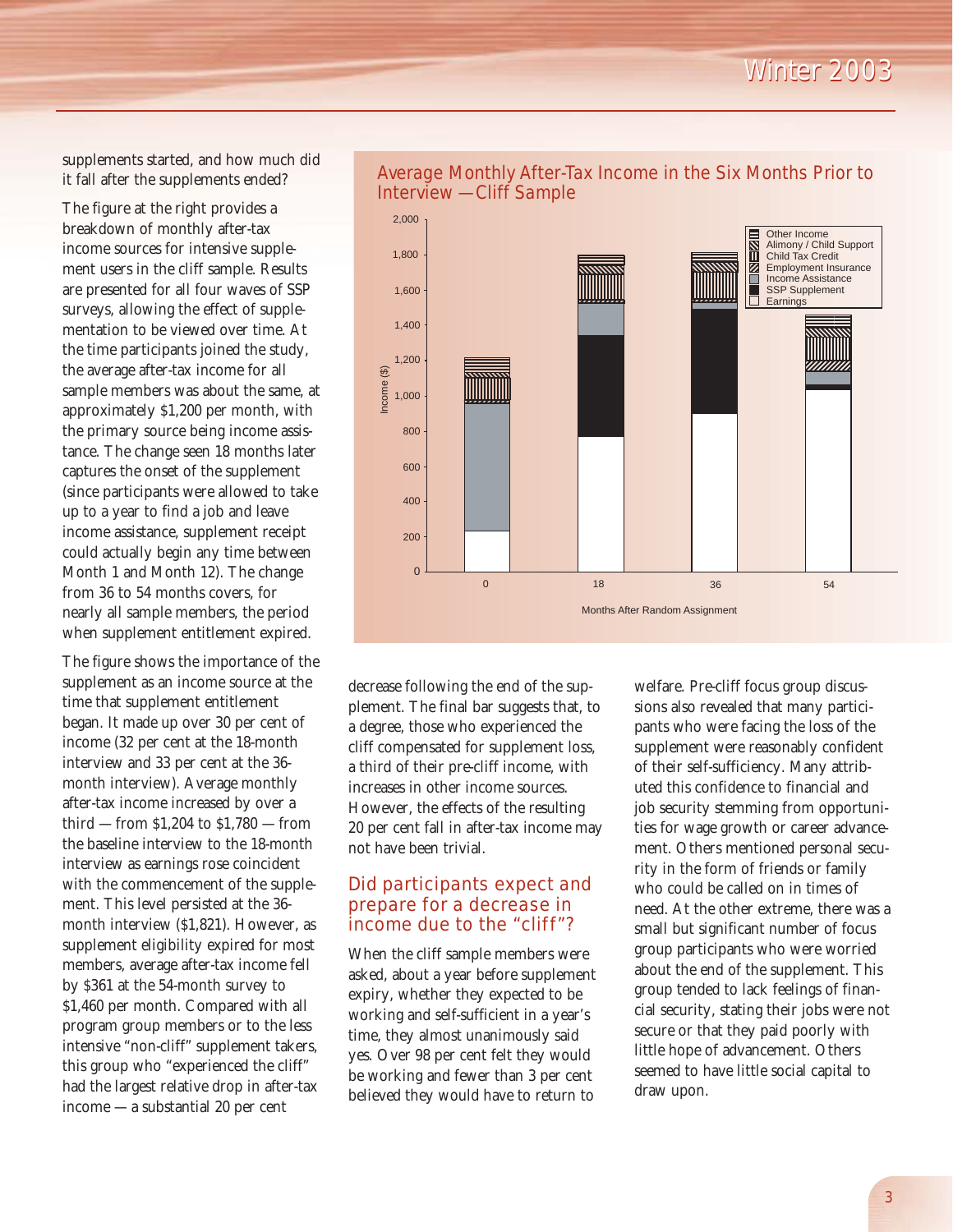Focus groups and program interviews were also able to explore in some detail the strategies that participants had for dealing with impending supplement loss. Supplement takers' preparation for the future decline in income would likely influence their ability to maintain selfsufficiency once the supplement had ended. The most prominent strategies mentioned by participants included budgeting, described as a reduction in spending or sharing of expenses with family members; relying on savings; working additional hours, through overtime or additional employment; expecting a promotion or wage growth; and changing their living conditions finding cheaper housing or sharing accommodations with others.

#### What were the consequences of the "cliff" for employment, self-sufficiency, and hardship?

The first figure showed the effect of the cliff on all supplement takers. Separating the employment and welfare receipt patterns of cliff and non-cliff supplement takers reveals that non-cliff takers' employment and use of welfare were, as expected, unaffected by supplement expiry. In contrast, a small group of cliff sample takers, those most reliant on the supplement leading up to its expiry, did experience job loss and return to welfare after the end of the supplement. However, this group is in the minority. Over 70 per cent of the cliff sample were still in full-time employment eight months after the supplement had ended and only 1 in 10 had returned to welfare. Administrative data on welfare receipt, available over a longer time span, confirmed this trend through 24 months after the cliff, where only

about 13 per cent of this group ever returned to income assistance.

The consequences of the cliff for participants in terms of its effect on expenditures, debt levels, and hardship were also explored. Post-cliff surveys with cliff sample participants revealed that there were large reductions in some categories of expenditure after the supplement expired, including less spending on clothing and on eating out. In-depth interviews conducted post-cliff considered an expanded set of expenses and also revealed significant expenditure reductions. In addition to decreased expenditure on food, a decline in expenses was observed in several additional categories, including transportation, child-care, and health-related costs. For many, a reduction in these expenses related not only to the loss of supplement income, but also to job loss. Without full-time employment, a fall in transportation and child-care costs can be expected. This was also the case for declines in health-related costs, including life, medical, and dental insurance premiums for plans that, for many, were acquired and paid for through their employers.

Significant decreases in savings were observed. Almost a third of the cliff sample reported no savings compared with just under 20 per cent before supplement expiry. Large increases in credit card debt also occurred: the average balance increased by more than 40 per cent. However, there were no significant increases in hardship as measured by increased use of food banks, difficulty paying essential bills, or difficulty getting groceries. In-depth interviews, again considering a wider range of hardship measures, also found little evidence of

increased hardship for most participants. A small number of vulnerable participants reported experiencing significant hardship from supplement loss. Those without partners or with minimum wage jobs tended to fare least well after supplement expiry.

#### What does this mean for policy?

Withdrawal of the full earnings supplement after three years of eligibility involved the elimination of the source of almost a third of the average monthly after-tax income of cliff sample supplement takers. To some extent, this group was able to compensate for supplement loss with increases in other income sources. A large majority was able to maintain their self-sufficiency and independence from welfare after the supplement had expired. Over 70 per cent were employed full time eight months after the "cliff" and only 1 in 10 returned to welfare. A decrease in expenditures was observed in a number of categories after the cliff, and although savings decreased and debt levels rose, there were no significant increases in reported hardship for most participants.

This analysis suggests that, as a design feature of SSP, the cliff was not a major influence on the employment or welfare receipt of SSP participants offered an earnings supplement. Most of the job loss that occurred among supplement takers happened before the cliff. Thus, rather than modifying the cliff, efforts to sustain or improve the employment and welfare impacts of SSP might be better directed on finding ways to increase supplement take-up and job retention throughout the period that supplements are available.  $\blacklozenge$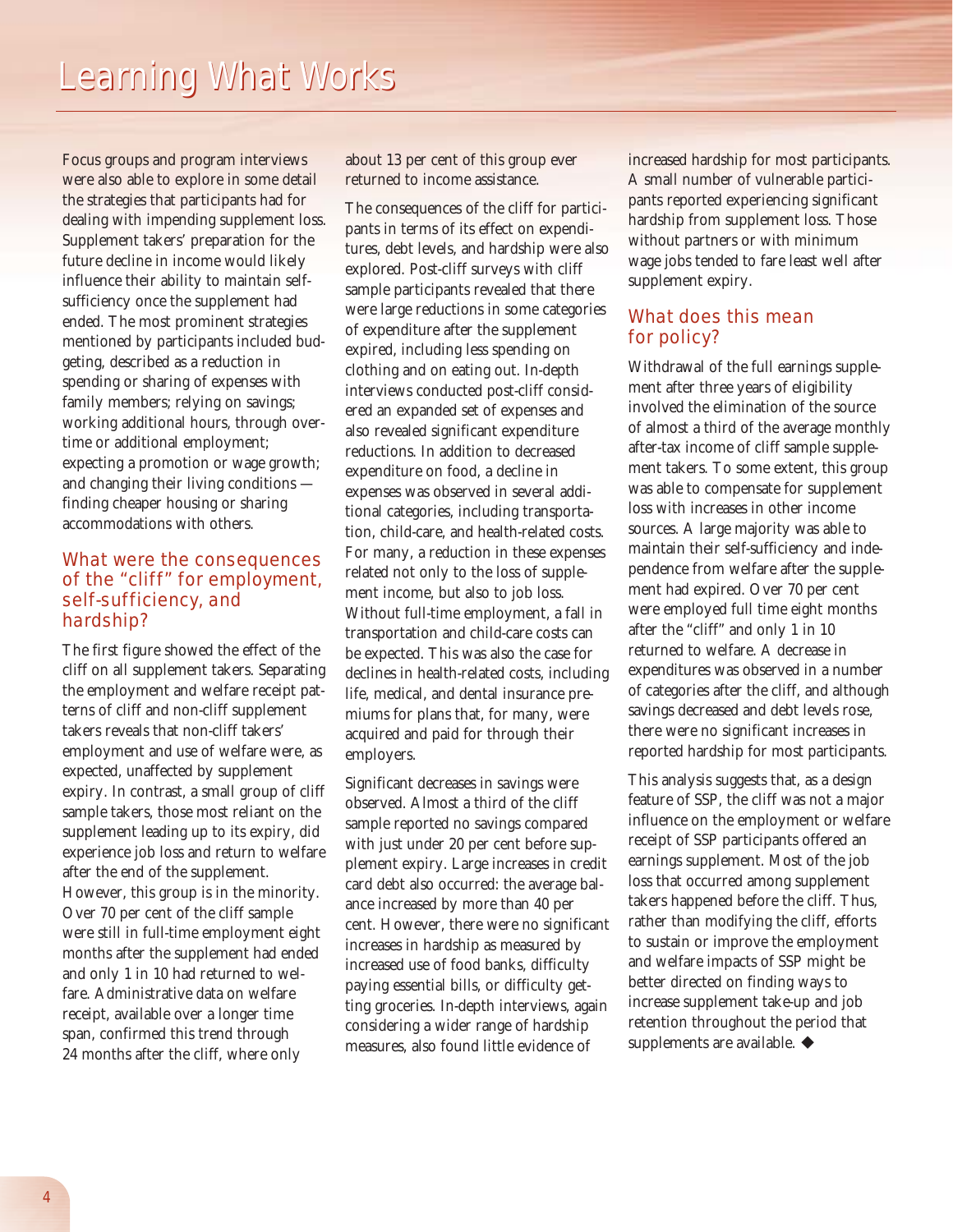

### Program Participants Say Program Participants Say Thank You SSP! Thank You SSP!

More than four years after receiving their final supplement payment at the end of the three-year eligibility period, four women who took part in the "cliff study" (see "What Happens When a Temporary Earnings Supplement is Withdrawn?" on page 1) were asked to reflect on their experiences with the Self-Sufficiency Project (SSP) and how the project affected them. The personal experiences that they shared with SRDC provide an inside glance at some of these women's struggles and successes during and after the project.

Cathy, Mary, Marie, and Sara (participants names have been changed to preserve anonymity) were selected for the program between late-1992 and mid-1993. At that time, they were all single parents and had been receiving income assistance for more than one year. They began by describing their circumstances at the outset of the study. Although their individual personal circumstances varied, their situations were characterized by financial and material hardship. The women viewed their situations with acute distress.

> Cathy: *I had lost my job earlier that year and became ill and unable to work. I had exhausted my Employment Insurance and RRSPs and was left with no other recourse than to apply for income assistance. I had my son, who was approximately 7 years old at the time to think about. . . . My experience of being a recipient of income assistance is one of frustration, humiliation, and shame.*

Mary: *My two children and I were living in a two-bedroom, basement* *suite in [city]. I was on social assistance. We were very poor.*

Sara: *Before SSP came along, I had been divorced and raising my son alone. I held a few jobs but only made enough to get by, with the help of my family and income assistance. I did not have Grade 12, so I could only get minimum wage jobs. A year or so before the program began, I had become ill and was unable to work. My son and I moved into low income housing as I was now on disability welfare. Times got real tough and I could not afford to give my son the extras that children deserve.*

Marie: *I was first introduced to this study following a period of depression and ill health that developed as a result of very acrimonious divorce proceedings. At the point at which I was contacted I had been unemployed for approximately two [to] three years. . . . I was physically, mentally, and emotionally exhausted and living on social assistance. . . . My small two-bedroom apartment was in serious need of repair . . . .* 

When the women first heard about SSP, they responded in a typical fashion to new programs — they showed both interest and distrust in SSP. However, like most program group members, the women attended the orientation session to learn more about the program.

Cathy: *When I first heard about the supplement, my reaction was one of disbelief. I didn't think I qualified but was willing to participate even if* *I was not chosen to receive any monies but rather just be monitored for three years for the study.*

Mary: *I was very interested in finding out more about the supplement and how it could help our financial situation.*

Sara: *When I first was contacted I thought it was too good to be true — "What's the catch?" I told them I did not feel I qualified, as I was unable to work at that time.* 

Marie: *I had read about the proposed supplement program in the newspaper, and thought at the time that it was too good to be true. When an interviewer contacted me asking to come to my home to explain this to me, I was immediately interested and yet suspicious. I had been so consumed with my own health and family problems that I worried that this "manna from heaven" was not genuine. I was worried that by agreeing to partake in this program I would be sacrificing my confidentiality and opening my family and myself to further intense scrutiny, as had been our experience with the divorce court system.* 

The women overcame their initial doubts about the program and went on to find jobs within the one-year limit to qualify for supplement payments. Overall, 36 per cent of the program group found full-time employment in time to become supplement takers. In addition, all four women were able to remain consistently employed over the three-year eligibility period to be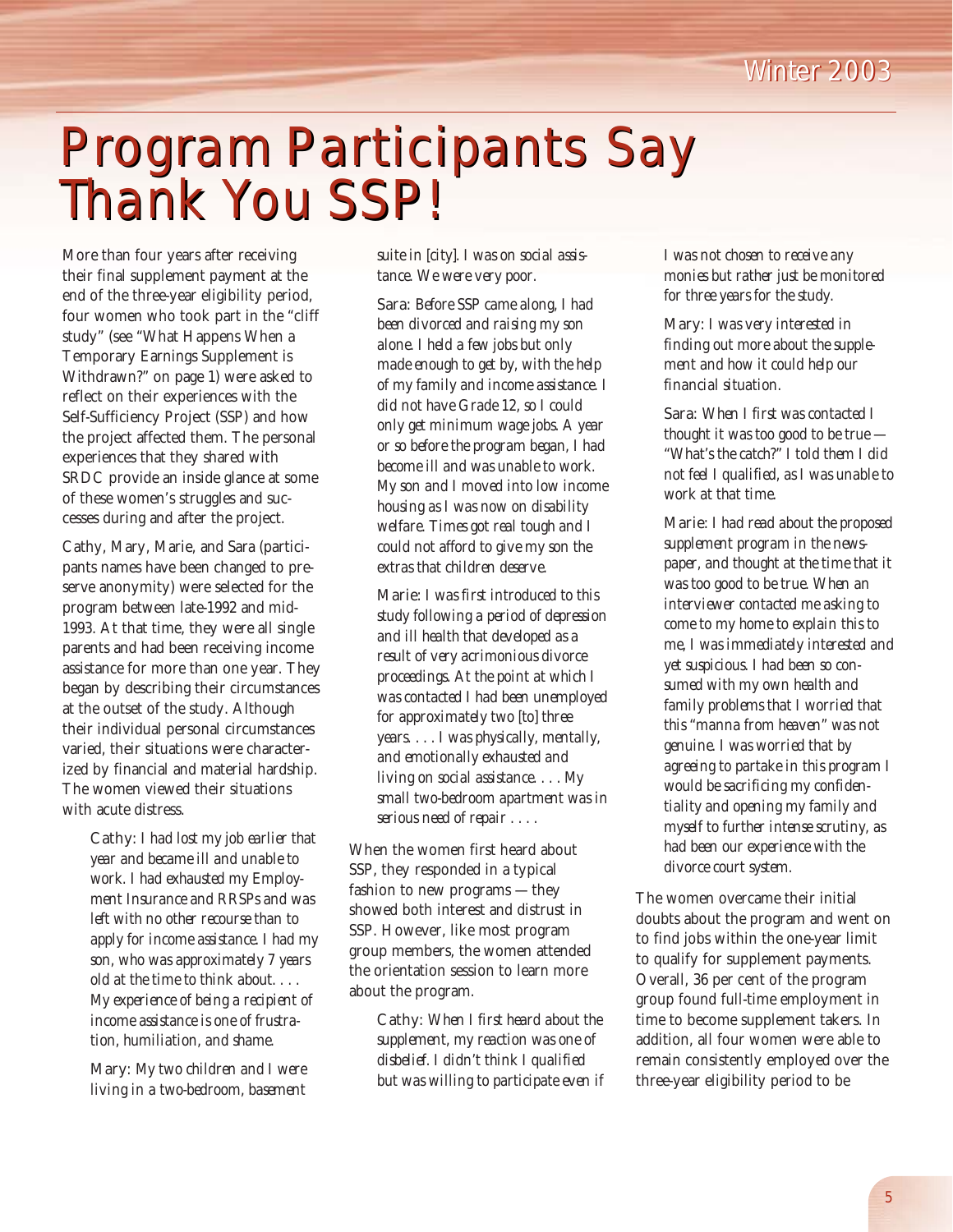"intensive users" of the supplement. Consequently, they received a significant amount of money from SSP. (Supplement takers received on average \$18,256 each in supplement payments over three years.) The women all agree that SSP *helped a lot*. They believe that the money was paramount in helping them enter the workforce from welfare, purchase things they needed and wanted for their families, and increase their personal well-being.

> Cathy: *I feel that the supplement made an incredible difference for my son and myself. Having an adequate amount of money to live on while working made me feel less anxious about life in general. This effect helped my relationship with my son as well as how I presented myself at work. Let me clarify. When one is under stress, wondering how you are going to eat, pay bills, etc., on the limited income, you become distracted and somewhat irritable. A child does not know that you "can't afford" this or that, and after awhile you get tired of saying it and they get tired of hearing it. When you have to juggle funds so that you can buy a new pair of pantyhose, which is required for work, and contribute financially to a field trip so your child is not left out, the stress can be transferred to how you react to your child and how you cope on the job. . . . Knowing that I was settled for a while in this area, I believe that my demeanor was transferred to my job and child, and the outcome was a much more pleasurable scenario. When you are a new employee, you have to make a good first impression. Being comfortable in your living situation can only contribute positively to this outcome.*

Mary: *I think that receiving the supplement made a difference in my ability to feed and clothe my family properly. It also provided money for transportation and recreation.*

Sara: *This made a drastic change for me and my son. I went back to school, graduated, and could now afford to take a programming course. SSP helped boost my self-esteem. I could now afford to buy my son a*

*The four women believe that the supplement was paramount in helping them enter the workforce from welfare, purchase things they needed and wanted for their families, and increase their personal well-being.*

*new bike and have money to do things we never could before. The stress of where the money for bills would come from was gone now. I learned to smile and live again.* 

Marie: *Receiving this supplement allowed me as a single parent to provide some of the things necessary to raise my children. . . . As sole support for my children I had been dependent upon Social Services in the event of any emergency. Social Services provided basic dental care, but when my daughter broke her tooth we were faced with having it replaced in stainless steel. I was able to provide the funds for a porcelain enamel cap, sparing her the embarrassment of having a stainless-steel front* 

*tooth. . . . We were finally not continually in a position of being financially embarrassed or being dependent upon some other source to help us make ends meet. . . . Perhaps the biggest improvement of all came when I was able to move from subsidized housing. Our neighbours included a young mother who subsidized her income through prostitution and drug sales out of her home. . . . Having the extra income helped us to find a home where we were finally happy and feeling like a normal family. . . . I had previously been so chronically poor that I had lost my belief that there could be any other type of lifestyle. More importantly, I did not have to hold false hope that I would receive assistance from my former husband when we were faced with emergencies . . . . He currently owes in excess of [six-figure sum] in support and has never made a single payment. . . . This supplement gave me the opportunity to raise my children in a healthier situation, without feeling dependent on a partner. . . . I began to experience the contentment and peace of mind that comes from having a job, developing social contacts and an identity. . . . My successes, however small, have been a continuing source of personal satisfaction and pride.*

Almost 10 years after they were selected for the study, these four women, who had been long-term welfare recipients at the start of SSP, are still working, earning more money, and remaining off income assistance. Despite a substantive loss in income when the supplement expired, the women seem to be doing well both financially and personally. In the following paragraphs, the women share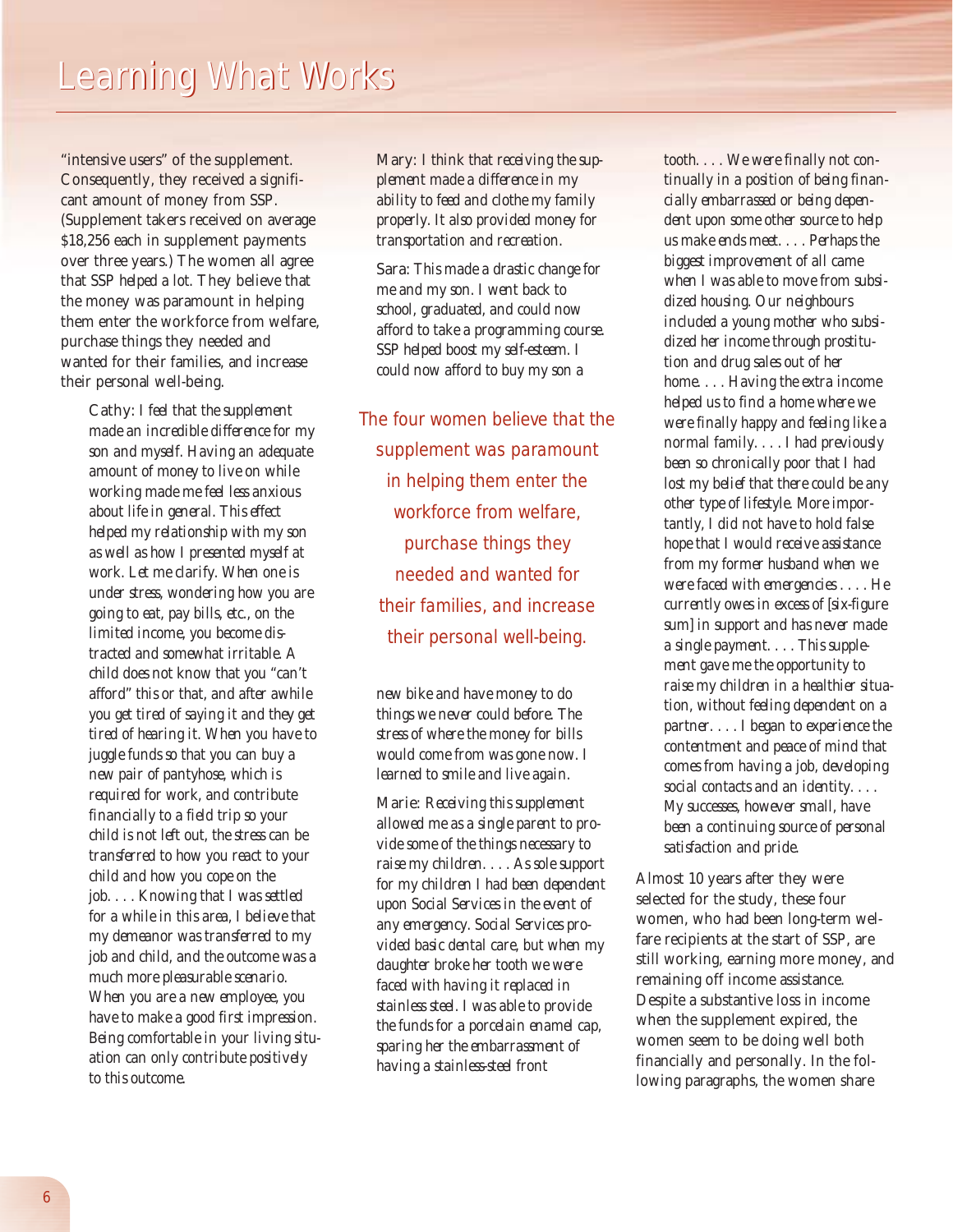their thoughts of what life is like now, after the supplement has ended.

Since the end of the supplement, Cathy has worked for the same employer. Her wage has increased significantly.

> Cathy: *Now that the subsidy has ended, I still have managed to maintain that sense of calm. I was able to continue working at the same job with regular yearly increases and now am making almost triple the wages from when I first started almost eight years ago. This goes beyond what I was receiving with the supplement.*

At the end of the supplement, Mary was earning \$8 per hour in a secretarial position. A few months later she found parttime work that paid \$12.50 per hour. She also enrolled in a program of professional certification. She is now making \$27,500 annually.

> Mary: *I have moved on to different temp jobs and started taking [the] courses. I seem to be doing OK financially, although I have a few more debts to pay off than when I was on the supplement.*

Sara was earning \$6.25 per hour when the supplement expired. A few months after the end of the supplement, she was laid off, but quickly found a new job that paid \$3.35 more per hour. She is currently earning \$13 per hour.

> Sara: *It [SSP] has been gone now for a few years. I was able to put some of each [cheque] away in a savings account to prepare for when it was over. This savings, it turns out, was enough for a down payment for my own house. I have since remarried; I have an awesome job with [employer name]. I feel good about myself and can hold my head up high. I HAVE SUCCEEDED!*

Marie left the program shortly before the end of the three-year period because she had an opportunity to work in a temporary job that was in a field that interested her. It was an Employment Insurance subsidized position and therefore not eligible for the SSP supplement. Marie has worked on and off since the supplement ended. Although she has received EI benefits on a few occasions, she has never returned to income assistance.

*Almost 10 years after they were selected for the study, these four women, who had been long-term welfare recipients at the start of SSP, are still working, earning more money, and remaining off income assistance.* 

Marie: *When that temporary job ended, I found work in that field as an employee and also started my own business as an independent contractor in a related field. I regularly receive commendations for my work, and it has also led me to other areas of employment.*

These four women can be viewed as success stories in SSP in the sense that they found full-time employment, left income assistance, and remained consistently employed both during and after the program. Therefore, it is not surprising that they hold overwhelmingly positive views of SSP. Moreover, they view the future with hope.

Sara and Mary appreciated the support they received from the SSP staff. As Sara puts it:

> *I honestly feel that if I had not had the encouragement and support of the SSP staff, I would still be back where I was before I became a participant. This program changed my life so much I cannot even begin to thank those involved.*

Marie hopes the program can help others:

> *The supplement did more for me at a time when I needed it the most than I can express. It has helped to restore my dignity, confidence . . . . I rediscovered the self-satisfaction that comes with employment and doing a good job. While unemployment has been common in our changing society, I know [this] does not have to become a way of life for me. My children have witnessed my success and it has helped them to develop dreams and aspirations of their own. Instead of growing up dependent upon social assistance, in subsidized housing, constantly living in want, they now know that we can change our lives. . . . I want to . . . thank the program for this opportunity. I hope that more people would have the chance to better their lives through this program.*

Cathy recommends implementing SSP nationwide:

> *I am extremely grateful to have been chosen to participate in the Self-Sufficiency Project. . . . It is impossible to have a negative outcome.* !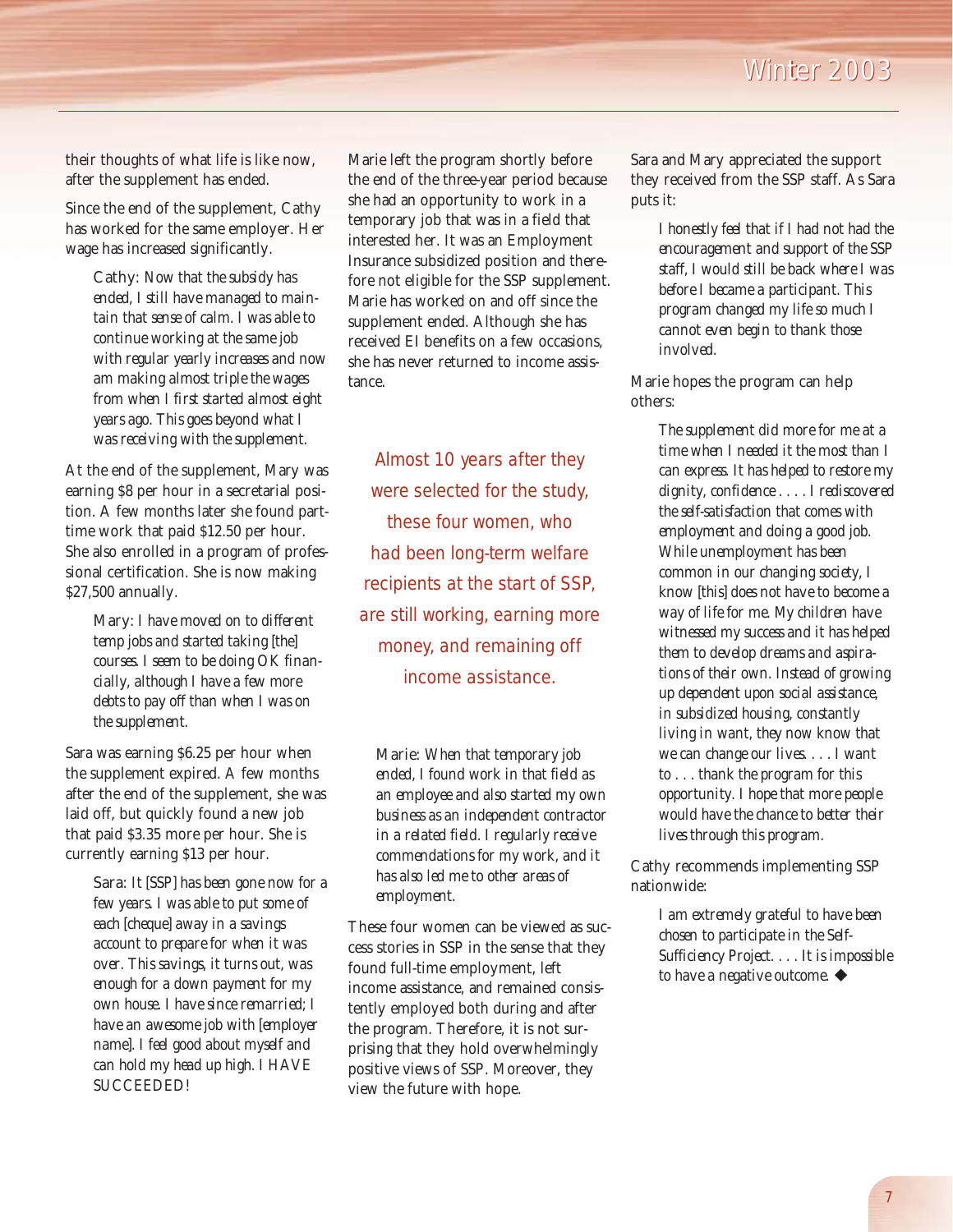*Learning What Works*

### Preparing for Tomorrow's Social Preparing for Tomorrow's Social Policy Agenda Policy Agenda

SRDC has recently released a working paper authored by Peter Hicks, entitled *Preparing for Tomorrow's Social Policy Agenda: New Priorities for Policy Research and Development That Emerge From an Examination of the Economic Well-Being of the Working-Age Population*, that identifies new policy research and development work that could begin now in order to prepare for items that seem likely to be on the Canadian social policy agenda in about five years. The paper, which was prepared for the Applied Research Branch of Human Resources Development Canada (HRDC), takes a broad strategic perspective that goes well beyond the experimentation and empirical research that is the main business of SRDC. However, it provided a welcome opportunity to step back and put SRDC's own research and development activities in a broader strategic perspective. This article attempts to provide a brief overview of this 168-page paper.

#### Canada's record has been good

Based on a detailed assessment of a past trends and future projections, the paper concludes that Canada has had good success in achieving high levels of economic well-being. Canada scores well on personal consumption — although material living standards have lagged behind those in the United States. Canada also scores well in terms of the sustainability of its stocks of wealth, including our human capital — the skills of Canadians. In terms of equality, there have been huge improvements for older people and women, and these have not resulted in large losses elsewhere. Overall, equity trends have been flat. There is a mixed record on economic security. People do not stay poor or unemployed for long, but there has been a high level of unemployment.

> *The paper concludes that Canada has had good success in achieving high levels of economic well-being.*

Lying behind those averages, there has been a growing share of persistent disadvantage in five at-risk groups: people with work-limiting disabilities, recent immigrants, unattached people aged 45 to 59, lone parents, and Aboriginal people. Most child poverty is located in these groups. In per cent terms, there is very little persistent poverty outside these groups.

Canada's position, like that of any other country, looks better or worse depending on the measures used. For example, things look worse when we examine wealth inequality and consumption poverty as opposed to the standard measures of income inequality and income poverty. There has been a worrying polarization of market income (mainly in hours worked) for the young, especially during the 1990s. On the

other hand, things look less problematic on other measures. Many concerns in the United States about neighbourhood effects, intergenerational transmission of poverty, and earnings polarization are less of a concern in Canada.

But different policy interpretations are possible. The trend data can support an optimistic reading of future policy implications. In this view, the fact that trends have been positive compared with other countries and compared with Canada's own past is emphasized. There are always problems, as in any country; however, the big issues have been addressed, and in the right order. The fundamentals are strong in terms of our human capital, and our economic and fiscal positions. People and markets have been adjusting reasonably well, particularly in the last several years.

A pessimistic reading is also possible. While the past success cannot be denied, some would argue that this success mainly reflects past social investment and that we are not renewing that investment. For example, the 1960s and 1970s saw a quadrupling of our post-secondary education capacity and the introduction of a relatively generous income security system. There have been no comparable recent investments and, indeed, in the fiscal climate of recent decades, there have been cutbacks in the social infrastructure. Further, in this reading, the only real point of comparison over the longer run is with material living standards in the United States, and there are few signs that the productivity gap with the United States is closing.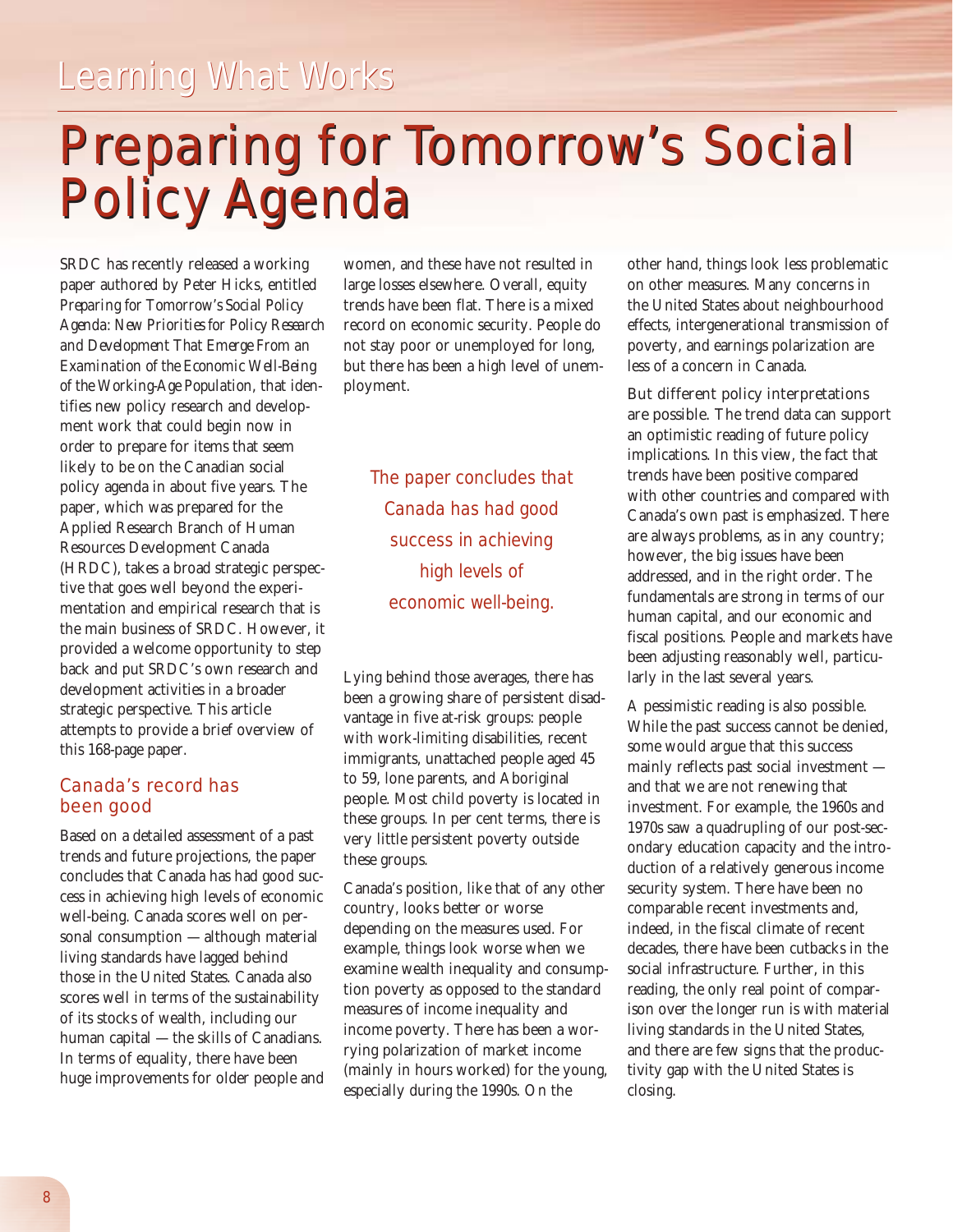*Winter 2003 Winter 2003*

The future is uncertain. The paper outlines a policy research and development agenda that is broad enough to support both optimistic and pessimistic readings. The proposed agenda is also designed to be broad enough to support quite different views of the future, including support for the following policy scenarios that are set out in the paper:

- $\bullet$  "Life is Learning," a baseline scenario, puts the main emphasis on a continuation of today's focus on investing in skills and lifelong learning for all.
- "Life is a Job" concentrates more on the importance of paid work as the ultimate source of economic wellbeing. It is consistent with an emphasis on market mechanisms, on fiscal restraint, and on make-workpay policies.
- "Life is Citizenship" puts more emphasis on building social infrastructure, and on the interrelation among the various domains of life, including caregiving and unpaid work as well as paid work and learning.

#### The forces that will drive tomorrow's policy agenda

The relentless pursuit of lifelong learning. The current policy focus on human capital, skills, and childhood development will continue to make sense in the medium term, where it can be best captured in terms of filling gaps in the learning system. The broad agenda as described in Canada's Innovations Strategy should continue to provide a nice balance between economic and social goals. The paper discusses why learning is a safe response against an uncertain future. Learning is a key response to existing problems (too



Percentage of the Total Population in Employment, 1970–2000, Three Plausible Results for 2030, Canada

early retirement, disadvantages faced by younger cohorts of male workers) and even to unlikely future problems (lack of jobs, polarization).

Two new drivers of policy change will join lifelong learning on the mediumterm social policy agenda: a concern about the producer-consumer ratio and a shift towards incentives to life-course flexibility and later retirement.

#### Increasing the producer-consumer

ratio. The first new driver of policy is a trend that could greatly affect the size of the economic pie. Everyone participates in the consumption of goods and services, but only a portion of the population contributes to their production. The graph above shows that there has been strong growth in the producer-consumer ratio (the percentage of the total

population that has been employed) in recent decades. It also shows the flattening out, or decline, in that trend starting around 2010 when the baby boom generation will start retiring in large numbers. The graph shows three reasonable scenarios that were developed by the OECD to show the wide range of outcomes that are possible between now and 2030.

The retirement of the baby boom generation — and consequent possibility of labour shortages and a falling share of the population producing goods and services — are likely to dominate the medium-term agenda. The economic and social climate will begin to shift in fundamental ways.

Retirement incentives and the reallocation of leisure. The second of the big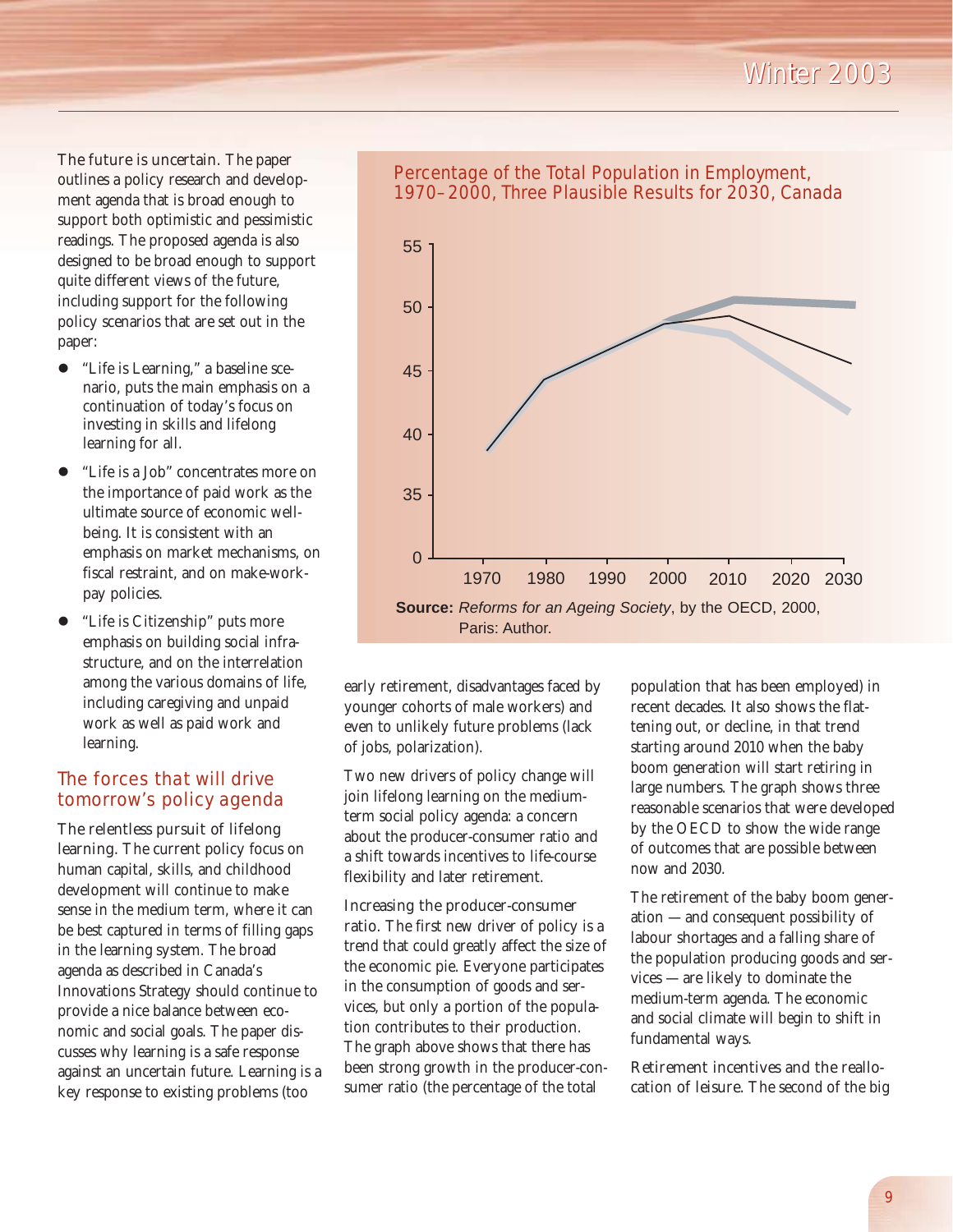### *Learning What Works*



Number of Years That Men Can Expect to Spend in and out of Employment Over the Course of Their Lives

policy drivers is closely related. It consists of changes in the incentives that influence the timing of retirement and the abruptness of the transition from work to retirement.

People have been spending a lot more of their lives in school and, especially, in retirement. The drop in the percentage of time that men spend in the labour force has been quite extraordinary over this period — as can be seen from the dramatic graph above. It deserves careful attention. The figures for women will soon become similar.

Changes in retirement patterns create both opportunities and pressures with respect to the re-allocation of the enormous pool of leisure (defined here simply to mean time not in work) that grows as people age. The paper argues that, for most, the large growth of leisure in retirement is unwanted, passive, and unhealthy — it is also the major contributor to the coming fall in the producer-consumer ratio. There would be many win-win gains from reallocating some of that time.

#### Main new strands in the policy response

It follows that today's human development and skills agenda as described in Canada's Innovations Strategy will likely continue as a dominant theme in the policy response for many years. These topics are already part of the government's agenda and they are, in consequence, not discussed at length in the

paper. Instead, the paper concentrates on four newer strands of the policy response to these drivers of change.

Towards life-course flexibility — with more work and learning. Today policies squeeze work into a shorter period in the middle of life — as the result of their encouragement of longer schooling and earlier retirement. And efforts to increase mid-career learning, or time off for caregiving, mainly come from time that was formerly allocated to work. That is, a continuation of existing policies would compound, not solve, the emerging problem of the falling producer-consumer ratio.

Tomorrow we should take account of the win-win potential of the largest pool of time that is available for reallocation — leisure in retirement and use it to devise policies that simultaneously address the following:

- The longer-term goal of life-course flexibility. This means providing individuals with greater choice in the duration, intensity, and scheduling of work; learning; caregiving; leisure; and cultural and non-market activities over the entire course of life (not just work-life flexibility).
- The medium-term goal of increasing the total time devoted to work and learning, and facilitating caregiving during the periods when people are primarily working and learning. That is, the freed-up leisure in retirement cannot be simply reallocated to leisure at other stages of life.

What needs to be done? We should work now to prepare for a major consultative exercise on ways of accomplishing these goals. This would involve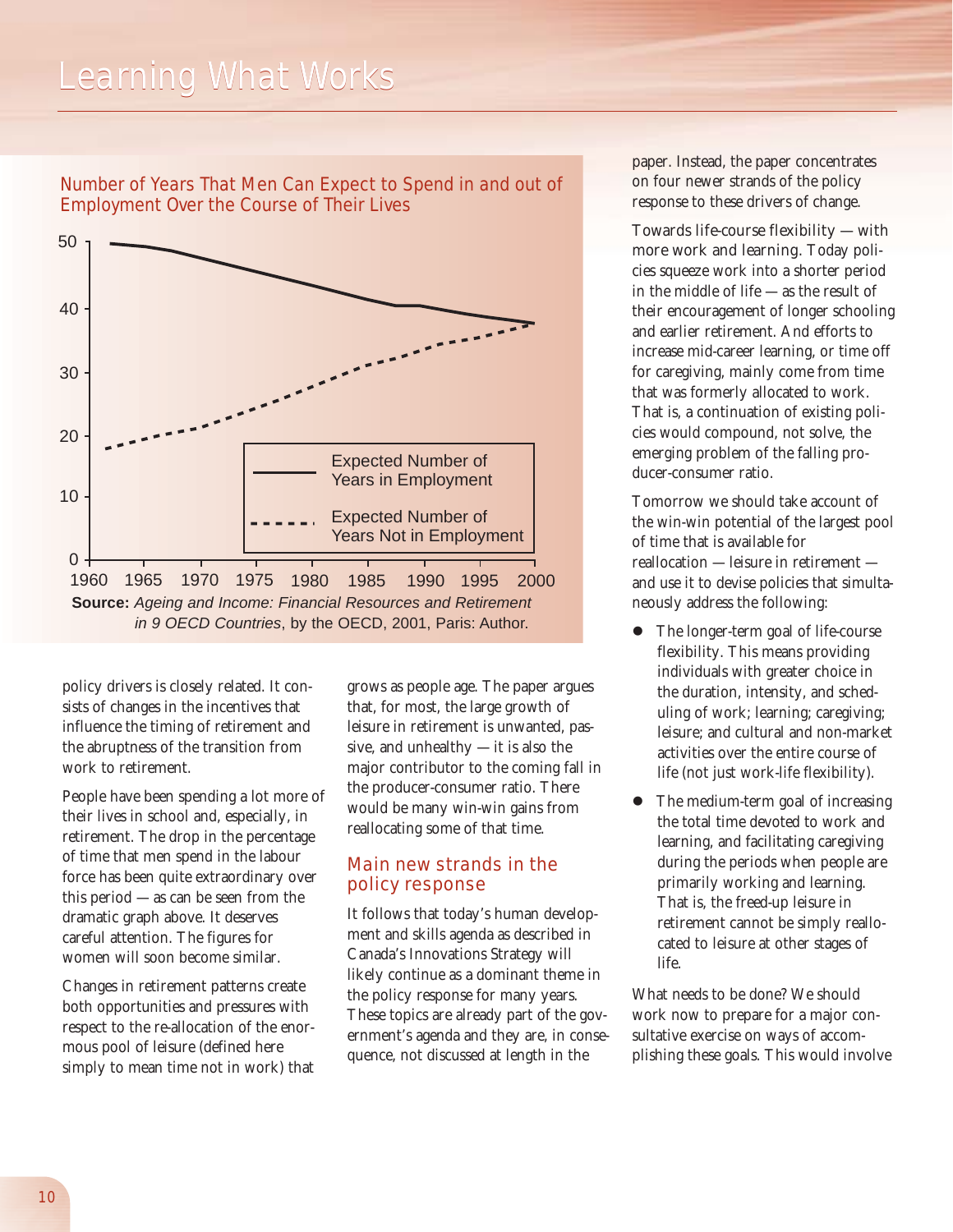an assessment of the likely effects of changes in the many policies that affect the retirement decision and life-course flexibility. A good deal of the policy analysis has already been started, as with policies for older workers. As well, we should act now to fill a gap in our longitudinal data as it relates to the workretirement transition.

#### Towards life-course and asset perspec-

tives. Today income-at-a-point-in-time concepts still dominate income security policies. Active, preparing-for-life policies are mainly in separate, and fragmented systems — such as education and labour market integration policies.

Tomorrow there should be a more integrated, preventive approach within a new policy envelope consisting of income security, learning, and labour market integration policies — with an overall goal of social inclusion over the course of life (both fighting social exclusion and providing the resources that allow people to live up to their potential in both the economy and society).

Thinking that takes into account both income and a range of assets over the course of a lifetime will become dominant in social policy designs. Assets include human capital (which will become an even more dominant element as trampoline features are increasingly introduced into safety-net programming). In addition, increasing emphasis will be placed on other assets — housing assets, financial wealth, information resources, and (perhaps) social capital.

 $\bullet$  Within skills acquisition and labour market integration policies, there should be a shift to integration across life — filling lifelong learning gaps.

Within safety-net policies, there should be a new focus on tackling persistent problems — including those that endure over life and into subsequent generations, with more reliance on individuals and families to deal with low income or economic insecurity that is of short duration and non-recurrent.

What needs to be done? Canada may have fallen a little behind other countries, such as the United States and the United Kingdom, in developing lifecourse, asset-based approaches. However, the gap is small and the paper shows how Canada might leapfrog ahead. What is needed is series of strategic planning studies that explore a range of new ways in which policy could address social inclusion.

One study could explore new ways of reaching the most vulnerable groups. Some quite radical new directions are suggested. A second study could explore the consequences of including a wider range of assets along with income and human capital in public policies. A third could explore the intriguing parallel policy universe of lifetime accounts. While lifetime accounts pose some difficult design issues, they are, in principle, better adapted to life-course and assetbased approaches.

Towards a new capacity for making social investments effective. Today policy has the underlying goal of social investment (getting payoffs in the future). However, policy designs are actually based on expenditures (getting payoffs in the present).

Tomorrow we should bring policy designs into line with their underlying social investment goals. These policies are driven by specific calculations of

expected returns later in life, for example

- $\bullet$  calculations of how the skills acquired by individual clients would be expected to be used, and rewarded, subsequently in the labour market and later in life; and
- calculations of the extent to which policies can be expected to help their beneficiaries avoid persistent poverty or disadvantage, including over the later course of their lives.

What needs to be done? The technology to allow the calculation of expected returns has been developed in prototype for active labour market programming, but requires further work. As well, major new statistics need to be collected on how skills are acquired, used, and rewarded. Finally, more experimentation is needed with new kinds of social intervention. The paper outlines some of the specific steps that could be taken in each of these areas.

Towards accountability: A data-based marriage of decentralization and horizontal integration. Today Canada has a good record by world standards on both vertical integration (balancing decentralization with ministerial accountability) and horizontal integration (harmonized action across program streams). At the federal level, for example, HRDC has been a world leader in integrating Employment Insurance, active labour market policies, and the labour exchange, and in supporting schoolwork, work-parenting, and work-retirement transitions. However, the tools were not developed to provide for consultation and accountability when more than one actor or order of government is involved.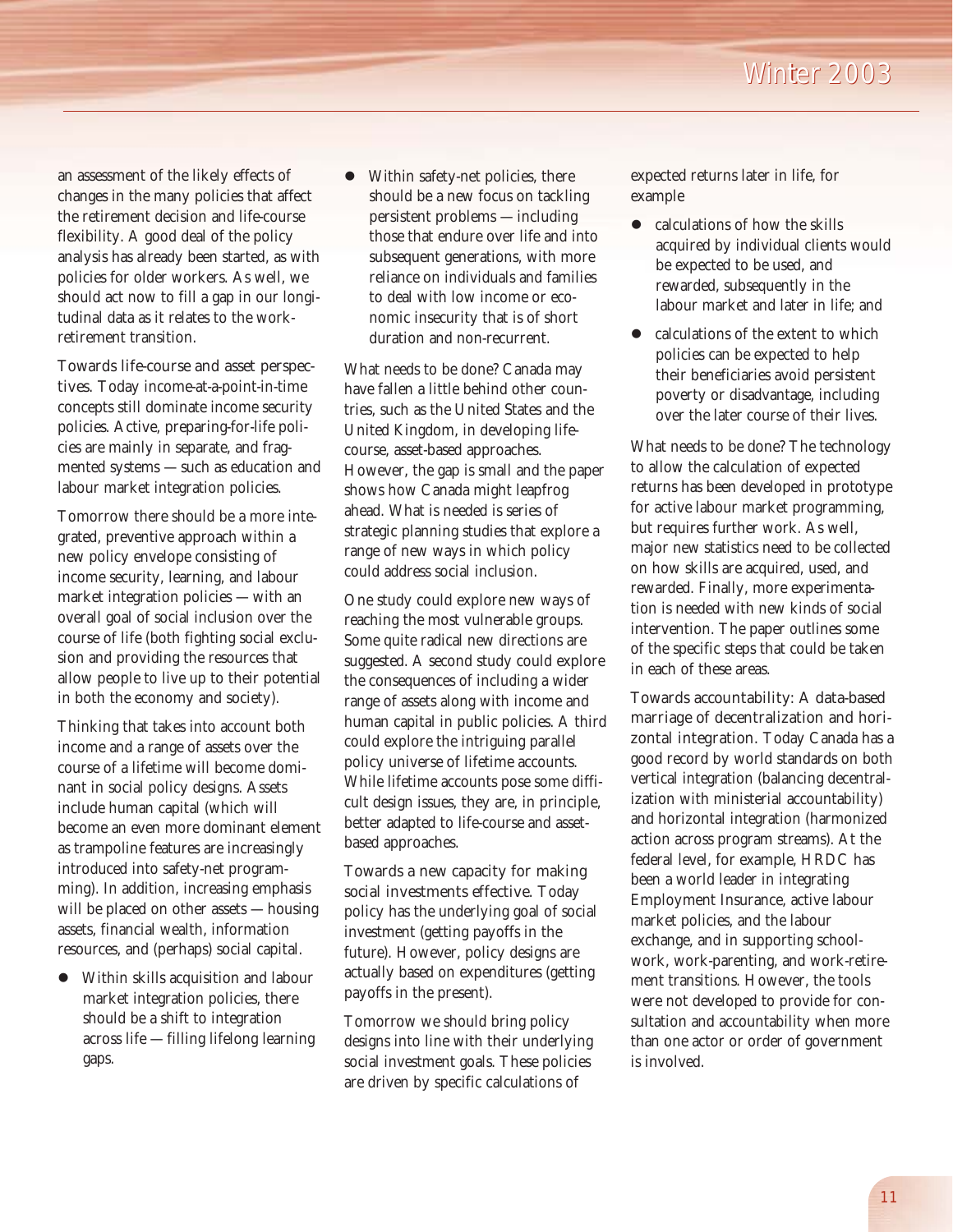Tomorrow complexity will increase greatly because of the shift to life-course perspectives and because of pressures for greater horizontal integration (including policies in different ministries and orders of government, and crossing many traditionally separate health and social disciplines).

What needs to be done? What is needed is a consultative process that involves all partners — including groups representing the clients of the policies — that regularly reviews the activities and accomplishments of the system as a whole and the plans of the various participants. Much richer common data, including data on outcomes, is the correct glue to hold such a system together. The paper outlines a series of steps that could launch such an evidence-based system of consultation and accountability.

#### A virtuous circle on the horizon?

The paper concludes by suggesting that, assuming the necessary development work is undertaken, we could face the happy prospect of a virtuous circle in about five or so years. It seems quite plausible that a combination of demographic, economic, and labour market factors, supported by policy change, will allow major gains in attaining both economic competitiveness and social inclusion goals. And that can be done in a

way that is consistent with changing public values, with gains among citizens in all main demographic groups, with fiscal and jurisdictional realities, and with large gains in policy effectiveness.

Everyone seems to win. How can that be possible? The answer lies in the likelihood of several factors coming together in a particularly fortuitous manner in this time frame: the favourable demographics; a starting point where Canada's social and economic house is in good order; strong comparative advantages in key areas of policy development; and, particularly important, the unique win-win opportunity to exploit the huge untapped resource of time at older ages.  $\blacklozenge$ 

# \$50 Cash or a \$1,000 Grant for \$50 Cash or a \$1,000 Grant for Education or Training? Education or Training?

This decision, along with 99 others, is the crux of a laboratory experiment designed to investigate what types of government assistance best serve the policy objective of increasing human capital investment among adults.

In laboratory experiments, subjects make decisions revealing preferences that researchers are interested in. For example, instead of asking an individual whether he or she would take a \$1,000 grant for education and training, an experimentalist may give subjects \$50 and the opportunity to trade that money for a \$1,000 education grant. The subjects' willingness to give up this current income to realize an educational

opportunity in the future is one possible measure of preference for education and training. The decisions made by subjects are real, not hypothetical. A subject makes an actual choice among alternatives, and that choice can be used to infer relative preferences.

#### The policy motivation

The 2001 Speech from the Throne stated that the federal government wants to see at least one million additional adults pursuing learning opportunities during the next five years. Human Resources Development Canada is interested in finding effective means to increase human capital investment activities among adults from different socioeconomic backgrounds. How best to foster lifelong learning with government financial assistance?

Some individuals may respond favourably to incentives that would support them in the process of accumulating the savings necessary to take on further education. Others may react more favourably to encouragement like loans or grants that will enable them to immediately enrol in learning activities. What factors, other than direct costs, influence the decision for adults to invest in education? Understanding the nature and role of factors that can act as barriers to lifelong learning is essential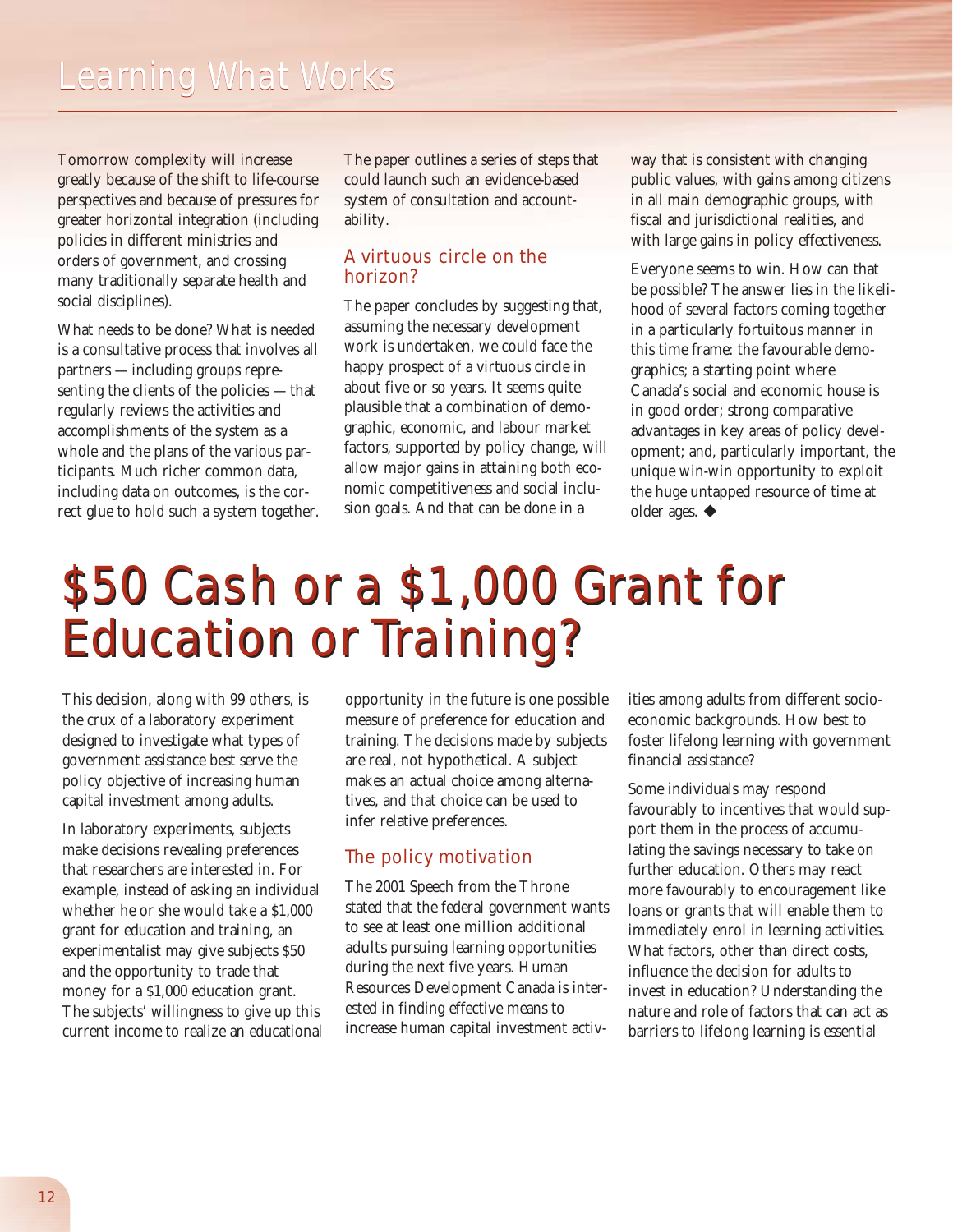for designing appropriate policies. Is it true that some individuals, in particular low-income individuals, suffer from "loan aversion" as some economists have inferred? This would greatly limit the efficacy of loans in encouraging additional education among population groups who demonstrate such aversion. Or do perceptions of the benefits of education influence the decision to participate?

Experimental economics provides an inexpensive method of enriching the design of new government policy and programs. For instance, in December 2000, SRDC and the Centre for Interuniversity Research and Analysis on Organizations (CIRANO), conducted a laboratory experiment with 256 subjects to shed light on the behaviour and preferences of the working poor with respect to saving for learning activities. Analysis of the experimental results showed that the relative generosity levels of grants, individuals' preferences for smoothing consumption over time (time preferences), and individuals' attitudes towards risk all play significant roles in decisions concerning whether to invest in one's own education. (See *Will the Working Poor Invest in Human Capital? A Laboratory Experiment*, SRDC Working Paper 02- 01.)

#### The current experiment

To inform future federal government initiatives to foster adult education, SRDC, again in collaboration with CIRANO, is currently conducting a large, trans-Canada laboratory experiment. The experimental investigators, Claude Montmarquette (University of Montreal and CIRANO), Catherine Eckel (Virginia Polytechnic Institute and State University), and Kate Johnson (SRDC) will use the experiment to investigate what types of government assistance best serve the policy objective of increasing human capital investment among adults. In addition, the experiment will generate information on the barriers that may prevent adults from engaging in learning activities — such as low literacy, limited access to credit, time constraints, lack of information, fear of failure, and loan aversion.

Participants are being presented with a series of decisions to make, involving trade-offs between cash and various forms of educational financial assistance: grants, loans, and saving incentives. The findings will be used to infer what forms of financial assistance are most likely to incite individuals to invest in learning activities and determine how generous the financial assistance would need to be. In addition, the educational trade-offs will enable researchers to estimate each participant's intensity of preference for grants, loans, and matching grants. Estimating a relative preference for each participant is key to understanding the relationship between behaviour and barriers.

Using three core instruments — compensated decisions, survey questions, and an assessment of ability — the investigators can construct many variables and use regression analysis to explore the impact of each of those barriers on educational investment.

In addition to investigating barriers and generosity levels, the initial experimental sessions also provide a baseline observation for each participant in the

study. Four months following the first experimental sessions a subset of participants, those that volunteer for further study, will be randomly assigned to treatment and control groups. Those in the treatment group will attend a labour market information session and those in the control group will not attend any such session. Approximately one month following the labour market information intervention, both groups will participate in a follow-up experimental session. If the labour market information intervention coincides with markedly different investment in education and training, this experiment will give evidence that in addition to financial incentives, labour market information can make a difference in individual educational investment decisions.

This experimental exploration provides an opportunity to document how certain barriers — low literacy, limited access to credit, time constraints, lack of information, fear of failure, and loan aversion — combine with individual characteristics, attitudes, and preferences in influencing the decision to engage in further learning and education. Laboratory experimental methods, in combination with other forms of research, can play an important role in helping to better understand how to design and implement public policies. These methods can reveal the impacts and interrelationships among various policy options. With the insights gained from laboratory experiments, policymakers will be in a better position to implement more effective and fiscally prudent programs to improve the wellbeing of Canadians.  $\triangleleft$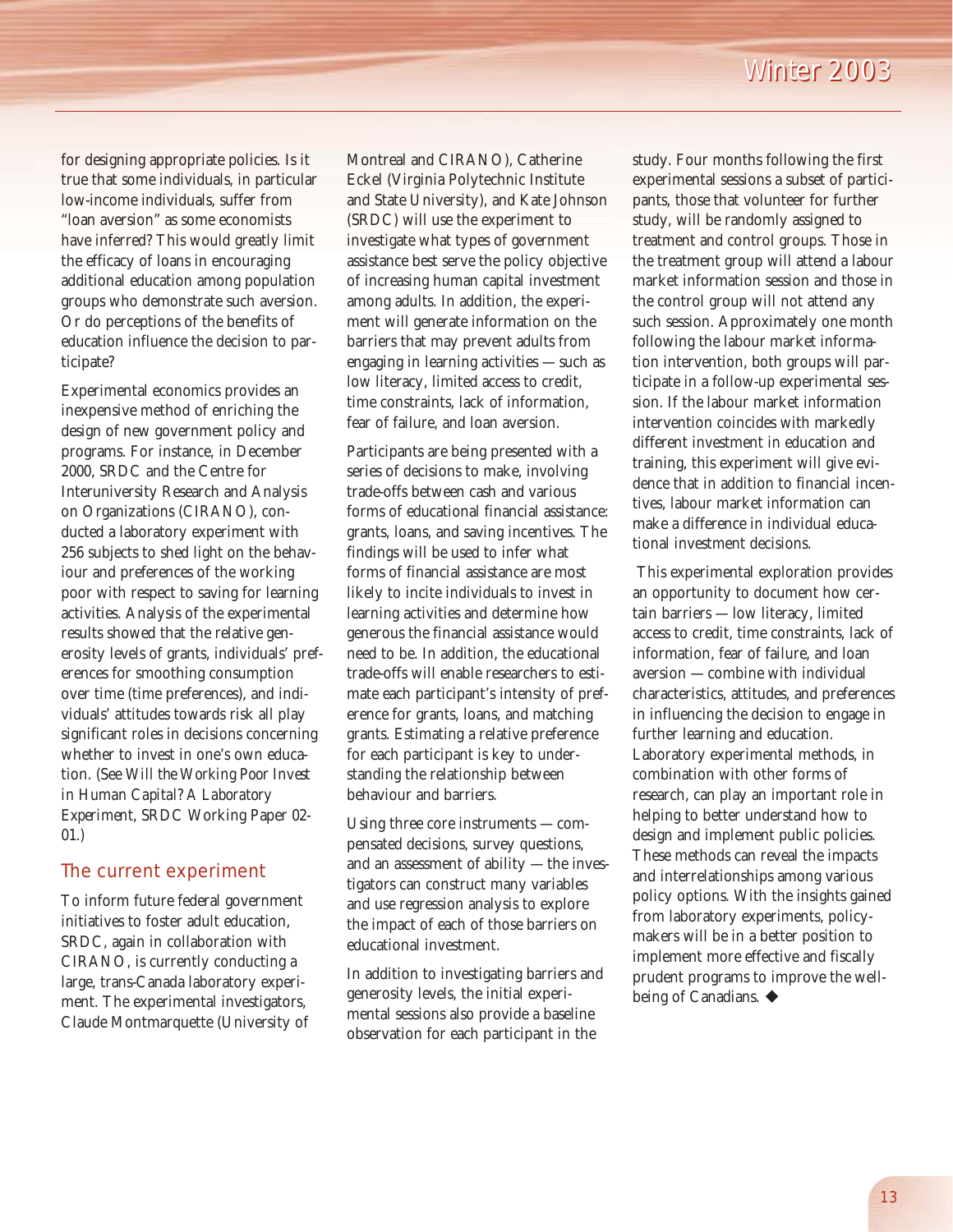# **Bulletin Board**

### *Publications*

#### *Available now:*

*The Impact of the Allowable Earnings Provision on EI Dependency*, by David Gray and Shawn de Raaf

This working paper provides an in-depth analysis of the way in which Employment Insurance (EI) claimants combine the receipt of EI benefits with work. The Survey on the Repeat Use of Employment Insurance (SRUEI), as well as information from respondents' administrative records documenting their EI claim activity from 1992 to 1998, is used to examine the characteristics of claimants who make use of the allowable earnings provision and to estimate the impact of using this provision on claimants' short- and long-term EI dependency.

#### *A Model of Social Capital Formation*, by Cathleen Johnson

This working paper discusses the concept of social capital, its sources, and its consequences. It presents a model of social capital formation, and outlines the potential sources, consequences, and development of the social capital in Cape Breton, Nova Scotia during the Community Employment Innovation Project (CEIP).

*Preparing for Tomorrow's Social Policy Agenda: New Priorities for Policy Research and Development That Emerge From an Examination of the Economic Well-Being of the Working-Age Population*, by Peter Hicks

This working paper describes how Canada's working population will change in the next five years and offers a variety of directions policy-makers might take to manage those changes. The paper is intended to identify the topics that are likely to be on the policy agenda in this time frame and to propose policy development work that could begin now in order to prepare for such an agenda. While the paper is primarily about policies that support the economic well-being of working-age people in the medium-term time frame, a broad definition of social policy and longer view are discussed.

#### *Forthcoming:*

*Equilibrium Policy Experiments and the Evaluation of Social Programs*, by Jeremy Lise, Shannon Seitz, and Jeffrey Smith

This working paper presents a model for evaluating equilibrium policy experiments, and illustrates the usefulness of this model as a tool for assessing the impact of social programs by using it to evaluate the Self-Sufficiency Project (SSP). SSP's reports to date have been subject only to partial equilibrium experimental evaluations. The new model reveals the potential effects of a program such as SSP on wage levels and on the employment of other groups in the labour market.

*Assessing the Extent of Randomization Bias in the Canadian Self-Sufficiency Experiment*, by Thierry Kamionka and Guy Lacroix

This working paper investigates whether there is a bias in the measurement of the SSP treatment effect because up to 20 per cent of the intended sample did not agree to take part. It does this by comparing the estimated impact of the program that was obtained using only experimental data with the impacts obtained using administrative data on the individuals who did not take part in the experiment.

#### *Events*

#### SRDC gives presentations at the national CED conference

The Canadian Community Economic Development (CED) Network held a national conference in Winnipeg from September 23 to 27, 2002. The conference theme was "Strengthening Community-Led Innovation," and SRDC was invited to organize a workshop on the Community Employment Innovation Project (CEIP) (see *Learning What Works, Volume 2, Number 1*). Allan Moscovitch, CEIP Project Director; Debbie Martell, SRDC Operations Associate; and Eldon Macdonald, President of the Community Board Planning Group, the umbrella organization of the CEIP community boards, made presentations at the event.

#### SRDC participates in the 2002 National Policy Research Conference

This year's conference organized by the Policy Research Initiative was held in Ottawa from October 23 to 25 with the theme "Future Trends: Risk." SRDC Executive Director John Greenwood took part in one of the conference's learning workshops, giving a presentation on research synthesis for policy development. At a session on "Risk and Social Policy," SRDC Research Associate Cathleen Johnson presented an overview of an economic experiment being